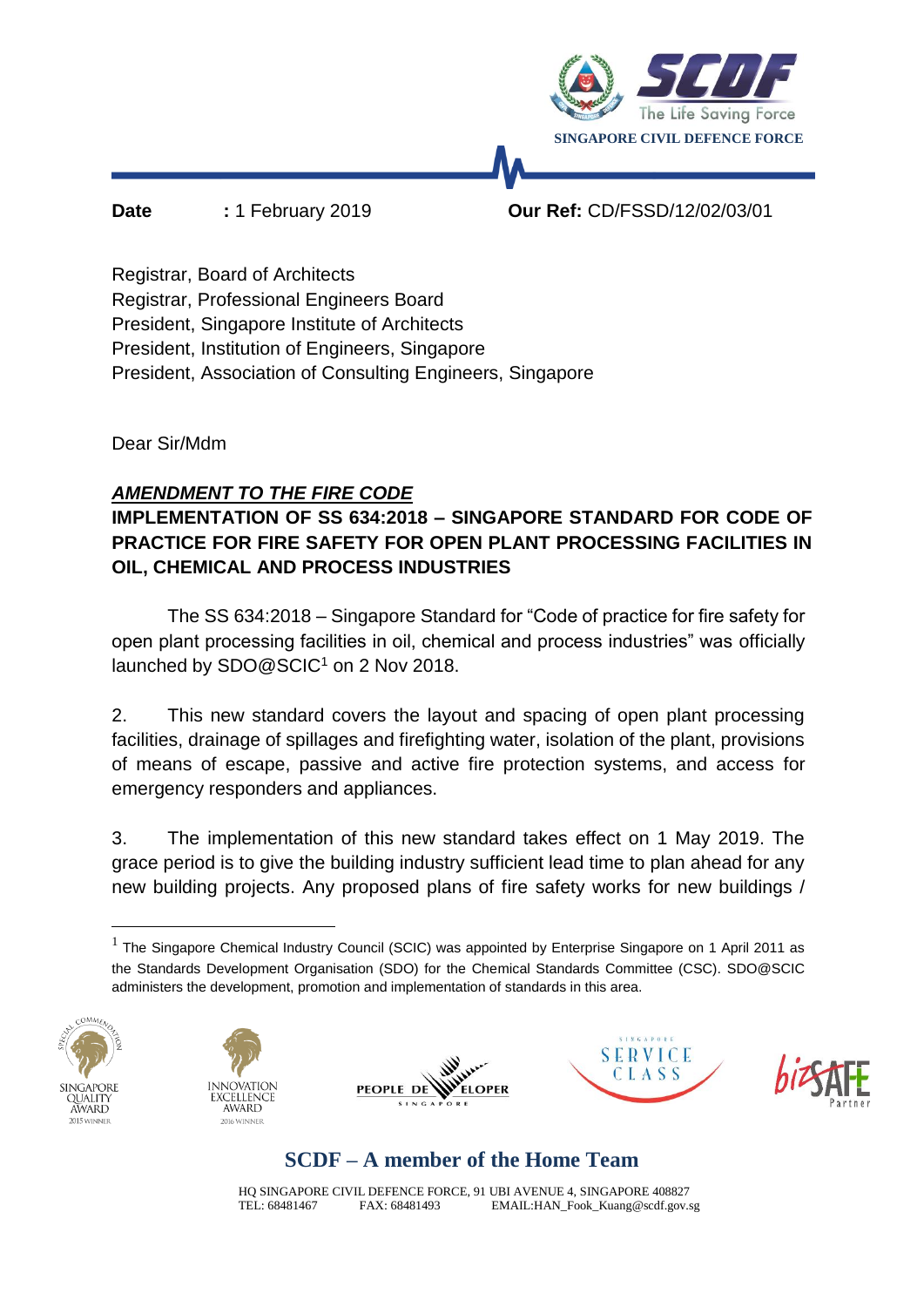

premises or alteration / alteration works to existing buildings / premises that are submitted to SCDF for approval on or after the effective date will be subjected to the new standard. Notwithstanding the above, SCDF has no objection to the adoption of the new standard with immediate effect or immediately after the official launch by SDO@SCIC.

4. Please convey the contents of this circular to members of your Board/ Institution/ Association. For any clarification, please contact LTC Han Fook Kuang at DID: 68481467 or Email: Han\_Fook\_Kuang@scdf.gov.sg.

Yours faithfully

(transmitted via email)

MAJ Tan Chung Yee Fire Safety & Shelter Department for Commissioner Singapore Civil Defence Force

Distribution list

CEO, BCA CEO, URA CEO, HDB CEO, JTC CE, LTA CE, Enterprise Singapore











# **SCDF – A member of the Home Team**

HQ SINGAPORE CIVIL DEFENCE FORCE, 91 UBI AVENUE 4, SINGAPORE 408827 TEL: 68481467 FAX: 68481493 EMAIL:HAN\_Fook\_Kuang@scdf.gov.sg